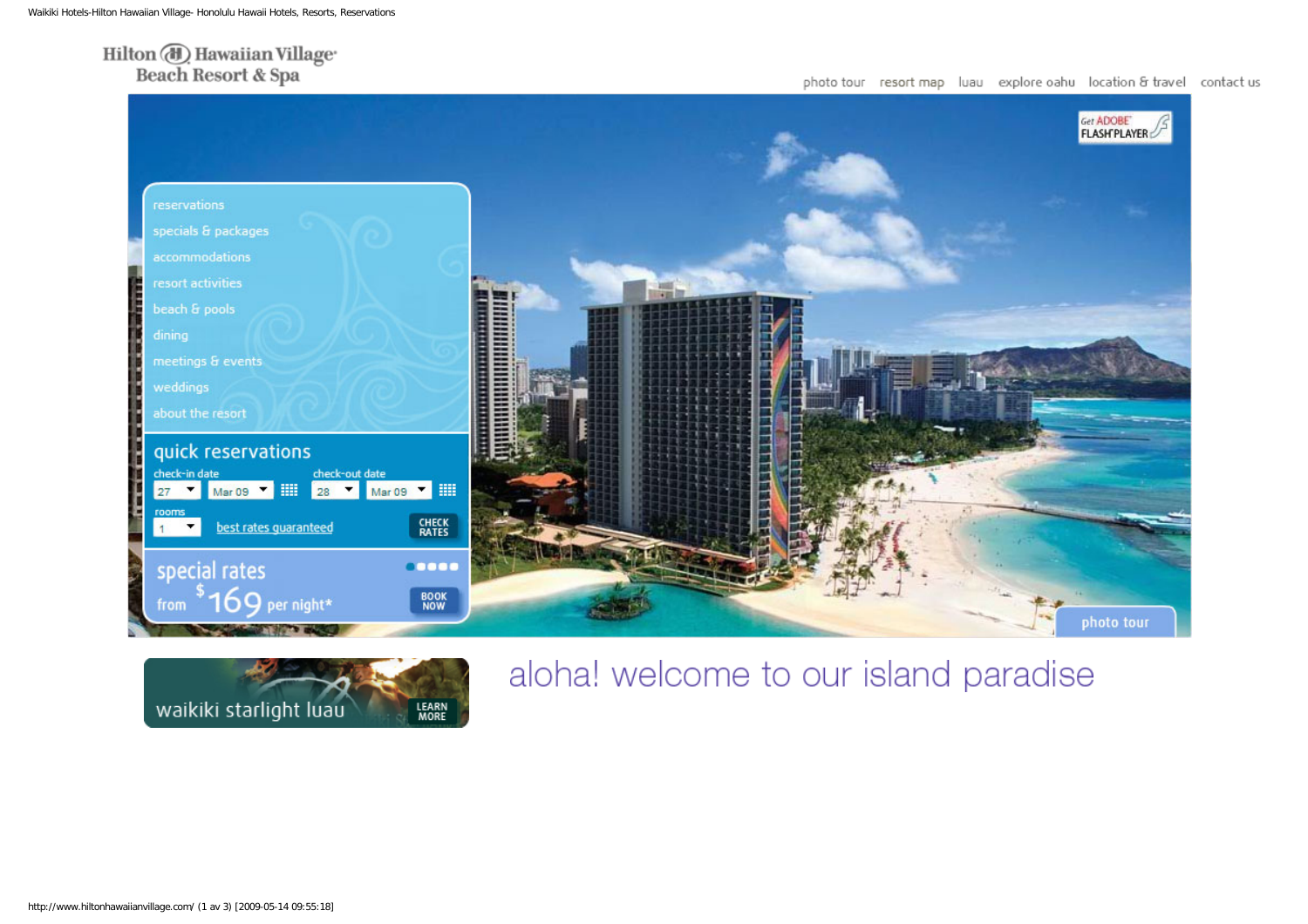Waikiki Hotels-Hilton Hawaiian Village- Honolulu Hawaii Hotels, Resorts, Reservations







#### HILTON HAWAIIAN VILLAGE® BEACH RESORT & SPA

2005 kalia road honolulu, hawaii 96815 tel: (808) 949-4321 fax: (808) 951-5458 toll free reservations: 1-800-HILTONS



### **Perfecting Paradise**

Welcome to the island paradise of **Hilton Hawaiian Village® Beach Resort & Spa.** Located on Waikiki's widest stretch of beach, this impressive property is nestled on 22 oceanfront acres, offering the perfect mix of exquisite hotel accommodations and classic Hawaiian hospitality.

#### **A Classic Hawaiian Experience Within Our Stunning Waikiki Hotel**

Discover the unique environment and culture of **Hilton Hawaiian Village® Beach Resort & Spa** - our exquisite Waikiki hotel. Imagine lush tropical gardens, waterfalls, exotic wildlife and priceless artwork. This one-of-a-kind Honolulu Hawaii hotel resort is the only true resort property in Waikiki. Relax in the [luxurious](http://www.hiltonhawaiianvillage.com/accommodations/index.cfm)  [accommodations.](http://www.hiltonhawaiianvillage.com/accommodations/index.cfm) Dine in over [20 restaurants and lounges.](http://www.hiltonhawaiianvillage.com/dining/index.cfm) [Purchase the perfect souvenir.](http://www.hiltonhawaiianvillage.com/resort_activities/shopping.cfm) Enjoy [a full range](http://www.hiltonhawaiianvillage.com/resort_activities/index.cfm) [of activities for the entire family.](http://www.hiltonhawaiianvillage.com/resort_activities/index.cfm) Embark on an adventure of a lifetime - just steps from your door.

- Nestled on 22 oceanfront acres
- 2,860 beautifully appointed quest rooms and suites
- The only true resort in Waikiki
- Just 20 minutes from Honolulu International Airport (HNL)
- Strolling distance to Hawaii Convention Center

#### [Learn more about the Available Activities at this Waikiki Resort Hotel.](http://www.hiltonhawaiianvillage.com/resort_activities/index.cfm)

#### **Escape To Island Splendor At Our Honolulu Hawaii Hotel**

Explore the tropical allure of Hilton Hawaiian Village® - a quiet haven with an urban feel set in the midst of an unsurpassed beach locale. Book your exceptional Waikiki hotel reservations online for Our **[Best Rates](https://secure.hilton.com/en/hi/res/choose_dates.jhtml?ctyhocn=HNLHVHH&WT.mc_id=1HH2ST3HiltonHawaiianVillage4Reservations5HTMLLinks) [Guaranteed.](https://secure.hilton.com/en/hi/res/choose_dates.jhtml?ctyhocn=HNLHVHH&WT.mc_id=1HH2ST3HiltonHawaiianVillage4Reservations5HTMLLinks)**

paradise pool now open! come enjoy the splashing fun with slides, waterfalls, spas and spectacular views know

[Reservations](https://secure.hilton.com/en/hi/res/choose_dates.jhtml?ctyhocn=HNLHVHH&WT.mc_id=1HH2ST3HiltonHawaiianVillage4Reservations5HTMLLinks) | [Specials & Packages](http://www.hiltonhawaiianvillage.com/specials_and_packages/index.cfm) | [Accommodations](http://www.hiltonhawaiianvillage.com/accommodations/index.cfm) | [Resort Activities](http://www.hiltonhawaiianvillage.com/resort_activities/index.cfm) | [Beach & Pools](http://www.hiltonhawaiianvillage.com/beach_and_pools/index.cfm) | [Dining](http://www.hiltonhawaiianvillage.com/dining/index.cfm) | [Meetings & Events](http://www.hiltonhawaiianvillage.com/meetings_and_events/index.cfm) | [Weddings](http://www.hiltonhawaiianvillage.com/weddings/index.cfm) | [About The Resort](http://www.hiltonhawaiianvillage.com/about_hilton_hawaiian_village/index.cfm) 

[Photo Tour](http://www.hiltonhawaiianvillage.com/photo_gallery/photo_gallery.cfm?LinkToGo=resort) | [Luau](http://www.hiltonhawaiianvillage.com/luau/index.cfm) | [Explore Oahu](http://www.hiltonhawaiianvillage.com/explore_oahu/index.cfm) | [Location & Travel](http://www.hiltonhawaiianvillage.com/location_and_travel/index.cfm) | [Contact](http://www.hiltonhawaiianvillage.com/contact_form/contact_form.cfm)